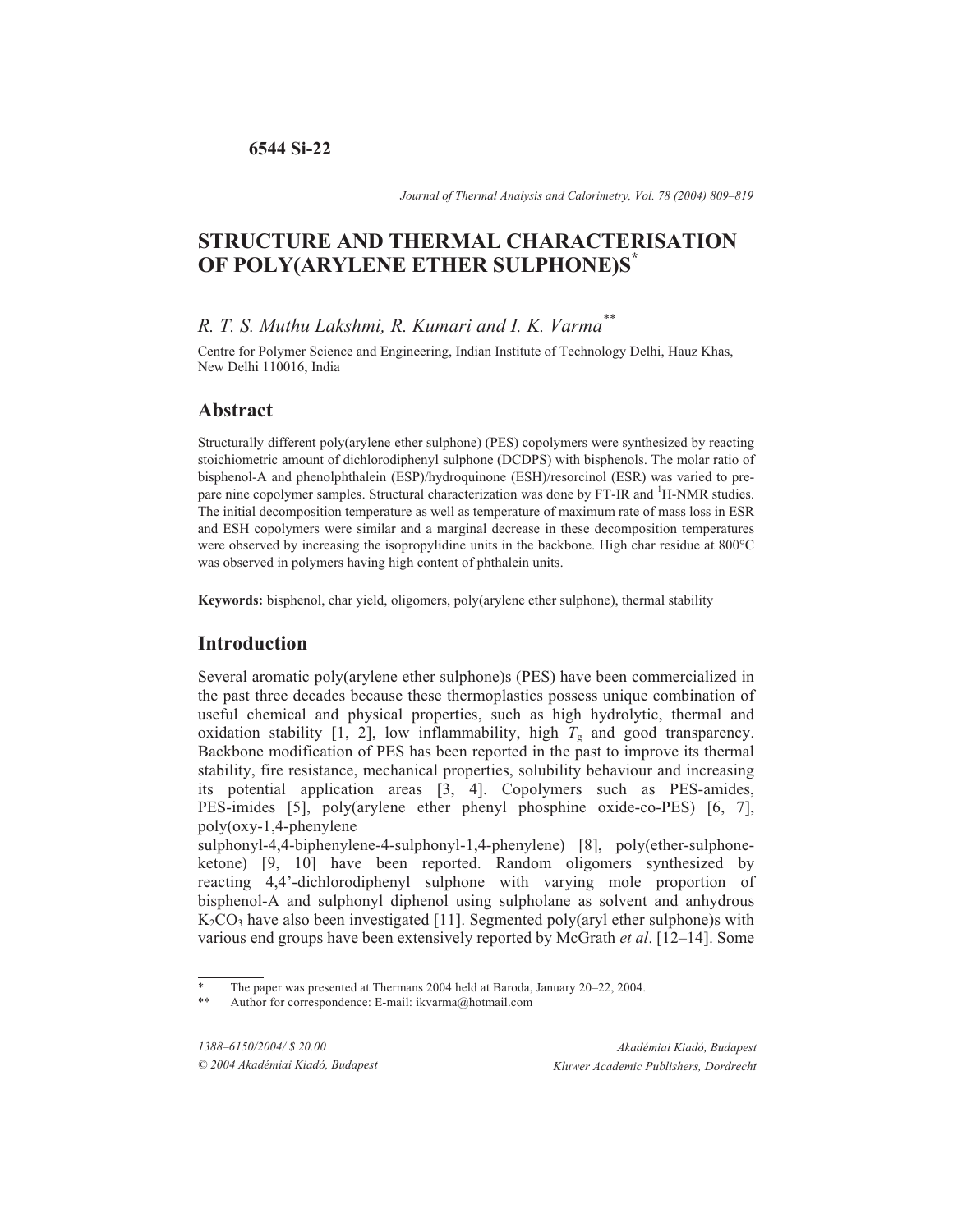of these copolymers have been investigated as precursors for ion exchange membrane with good thermal stability and adsorption capacity for metal ions [12].

Although considerable work has been done on synthesis of copolymers, but very few systematic studies have been reported dealing with effect of structure on thermal stability of PES [15, 16]. We now report the synthesis, characterization and thermal behaviour of PES copolymers. Such studies are important for correlation of structure with thermal behaviour [17, 18]. Recently the degradation mechanism of some low molecular mass aromatic polyethers containing flexible spacers has been investigated by using TG-MS technique [19]. Homopolymers as well as copolymers of several bisphenols i.e. 4, 4'- dihydroxy diphenyl, 4, 4'- dihydroxyazobenzene and bisphenol-A were synthesized using bis (2-chloroethyl)-ether or 1,6-dichlorohexane as flexible spacers. A degradation mechanism based on chain transfer reaction has been proposed.

The copolymers were prepared according to the procedure reported in the literature by taking the equimolar amounts of 4,4-dichlorodiphenyl sulphone and bisphenols i.e. bisphenol A: hydroquinone (ESH), bisphenol-A: resorcinol (ESR) and bisphenol-A: phenolphthalein (ESP). The molar ratio of these bisphenols was varied as 3:1, 1:1 and 1:3. The resulting copolymers were designated by writing 1, 2 or 3 after the letter designation of copolymers. For example ESH copolymers having 3:1, 1:1 and 1:3 molar ratio of bisphenol-A: hydroquinone have been designated as ESH-1, ESH-2, ESH-3 respectively. A decrease in bisphenol-A content in the copolymers (i.e. ESH-1 to ESH-3) will result in a decrease in thermally labile aliphatic moieties (isopropylidine units) in the backbone (Scheme 1).



**Scheme 1** Structure of PES copolymers

### **Experimental**

### *Materials*

Bisphenol-A, resorcinol (RL), phenolphthalein (Ph), N,N-dimethylacetamide (DMAc) and toluene were purchased from CDH. Bis(4-chlorophenyl)sulfone (DCDPS), hydro-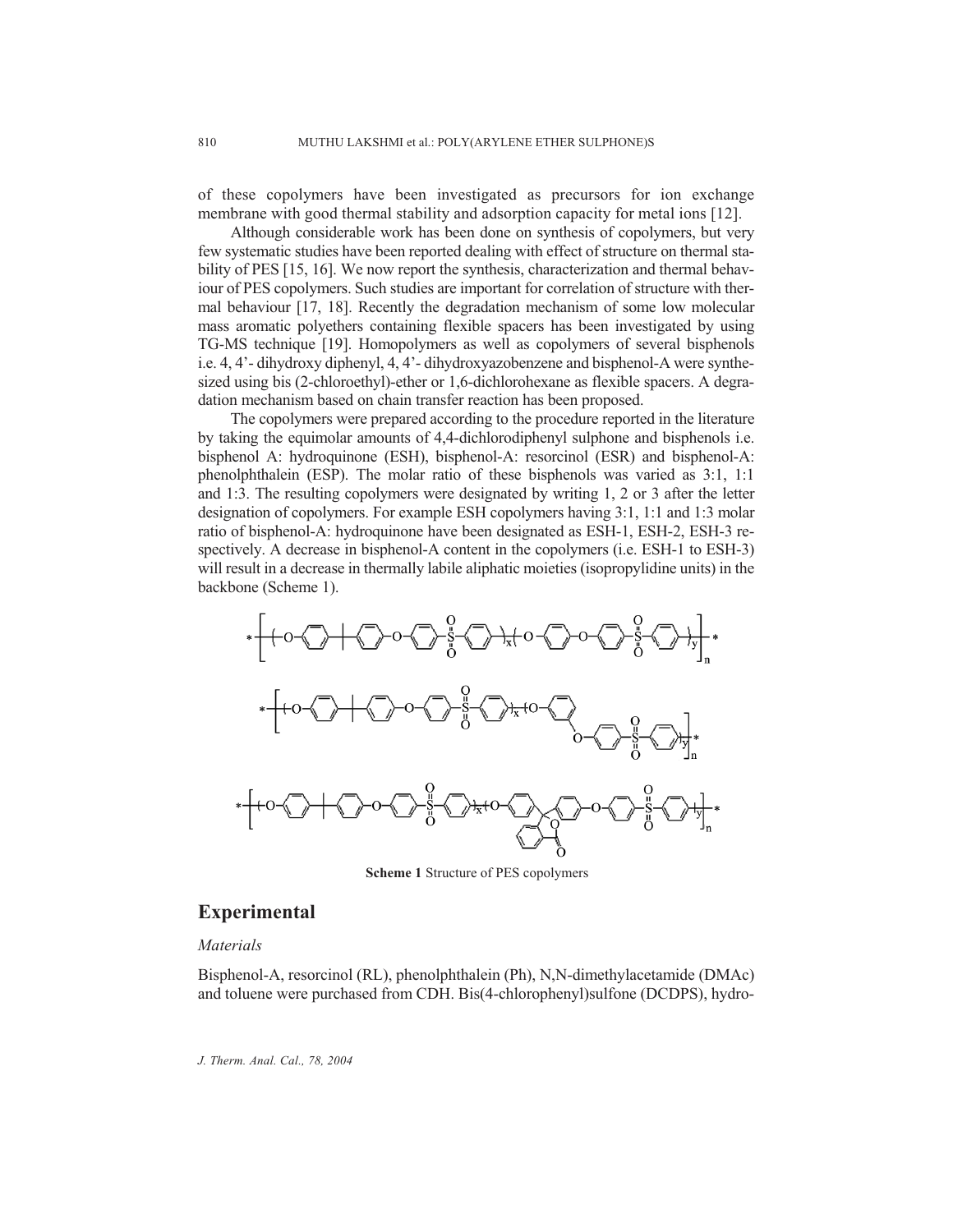quinone (HQ), NaOH, H<sub>2</sub>SO<sub>4</sub>, ethanol, chlorobenzene (all from Merck) and potassium carbonate  $(K_2CO_3)$ , glacial acetic acid, chloroform (all from Qualigens) and methanol (Qualichems) were used as received.

#### *Synthesis of PES oligomers*

In a three necked round bottom flask, 0.033 moles of desired bisphenols (according to their molar ratio) and 0.033 DCDPS were dissolved in dimethyl acetamide (DMAc): toluene (70:30). Then 15 mol% excess of  $K_2CO_3$  was added. Flask was fitted with condenser, nitrogen inlet and stirring was done by a magnetic stirrer. The contents were heated at 135°C for 4 h under reflux condition. Most toluene was then removed by distillation. Reaction temperature was increased to 160°C and maintained for 16 h. A viscous liquid was obtained. The contents of the flask were cooled to room temperature and diluted with DMAc. Subsequently glacial acetic acid was added to protonate any phenolate end groups.

The polymer was precipitated in methanol, filtered and dried in an air oven at 120°C for 8 h. The dried polymer was then dissolved in minimum quantity of chloroform, filtered and reprecipitated in methanol. The precipitate was filtered and dried in air oven at 150°C for 24 h. Nine copolymer samples were prepared by changing the ratios of bisphenols. The details of the initial monomer feed and designations of the copolymer samples are given Table 1.

| Concentration of DCDPS      |             | $=0.033$ mol                       |            |                 |             |  |  |
|-----------------------------|-------------|------------------------------------|------------|-----------------|-------------|--|--|
| Concentration of bisphenols |             | $=0.033$ mol                       |            |                 |             |  |  |
| $K_2CO_3$                   |             | $=15$ mol% excess of bisphenols    |            |                 |             |  |  |
| Solvent                     |             | =DMAc:Toluene (70:30)              |            |                 |             |  |  |
| Temperature                 |             | =135 °C for 4 h, $160$ °C for 16 h |            |                 |             |  |  |
| S.                          | Sample      |                                    |            |                 |             |  |  |
| No.                         | bisphenol-A | hydroquinone                       | resorcinol | phenolphthalein | designation |  |  |
| 1                           | 0.0245      | 0.0085                             |            |                 | $ESH-1$     |  |  |
| 2                           | 0.0165      | 0.0165                             |            |                 | $ESH-2$     |  |  |
| 3                           | 0.0085      | 0.0245                             |            |                 | $ESH-3$     |  |  |
| 4                           | 0.0245      |                                    | 0.0085     |                 | ESR-1       |  |  |
| 5                           | 0.0165      |                                    | 0.0165     |                 | ESR-2       |  |  |
| 6                           | 0.0085      |                                    | 0.0245     |                 | $ESR-3$     |  |  |
|                             | 0.0245      |                                    |            | 0.0085          | $ESP-1$     |  |  |
| 8                           | 0.0165      |                                    |            | 0.0165          | $ESP-2$     |  |  |
| 9                           | 0.0085      |                                    |            | 0.0245          | ESP-3       |  |  |

#### **Table 1** Reaction conditions for synthesis of PES copolymers and their designation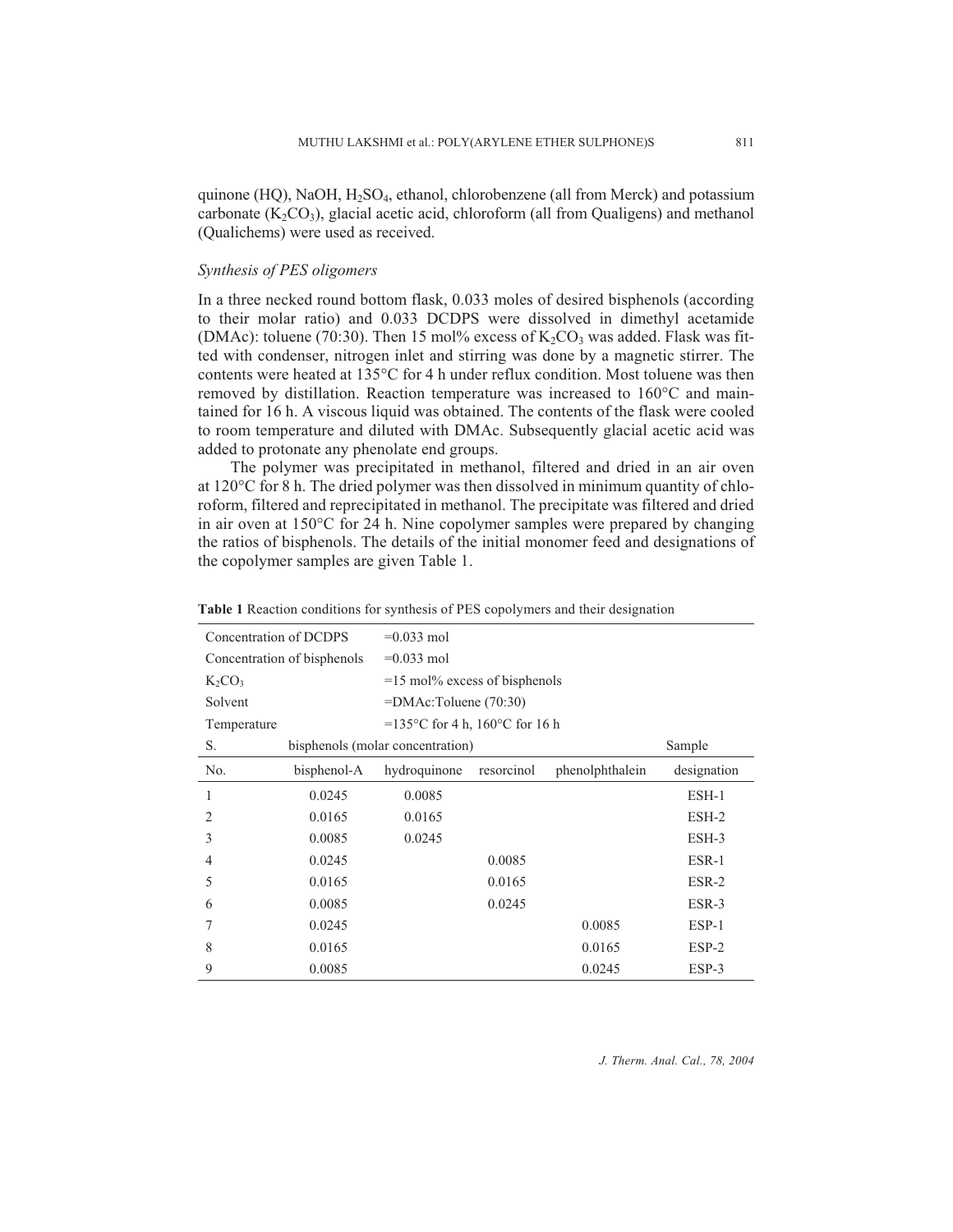#### *Characterisation*

Structural characterisation

FT-IR of powder polymer samples in KBr pellets was recorded using Nicolet FT-IR spectrometer or PerkinElmer 2000 FT-IR spectrometer.

<sup>1</sup>H-NMR spectra were recorded using a Bruker Avance Spectrospin 300 MHz instrument and CDCl<sub>3</sub> as a solvent.

#### Thermal characterisation

TG analyses of polymer samples were done using a TA instrument 2100 thermal analyzer having a 951 TG module. TG studies were done in  $N<sub>2</sub>$  atmosphere in the temperature range of 50–850°C using a heating rate of 10°C min<sup>-1</sup>. A sample mass of  $10\pm 2$  mg was used.

#### Molecular mass determination

Molecular mass of few polymer samples  $(M_n$  and  $M_w$ ), and molecular mass distribution (MWD), were determined by gel permeation chromatography (GPC).

#### **Results**

#### *Preparation of PES*

Initial colour of the reaction mixture containing bisphenol-A and hydroquinone was brown and after 2 h of the reaction at 135°C the colour changed to dark brown. The colour further deepened (chocolate) after 4 h of reaction at 160°C. The solution was highly viscous.

In case of bisphenol-A and resorcinol, the solution was colorless initially and the colour changed to light yellow after 2 h at 135°C. The colour change observed after distilling off toluene and continuing the reaction for 4 h at 160°C was brick red. A reddish brown viscous solution was obtained after 16 h of reaction at 160°C.

In bisphenol-A and phenolphthalein, the initial reaction mixture was pink due to alkalinity of the medium. The colour changed to purple after 2 h of reaction at 135°C and darkened further after 4 h at 165°C. A light yellowish viscous solution was obtained after 16 h of reaction at 160°C.

#### *Structural characterisation of oligomers*

The number average molecular mass  $(M_n)$  of copolymers, as determined by GPC, were in the range of 2000–6000 g mol<sup>-1</sup>.

In the FT-IR spectra, the characteristic absorption peaks due to asymmetric (1324 and 1294 (doublet)  $cm^{-1}$ ) and symmetric (1150  $cm^{-1}$ ) stretching vibration of sulphone group were observed in all the samples. The aromatic C–H stretching  $(3092, 3067 \text{ and } 3036 \text{ cm}^{-1})$  and symmetric C–H stretching vibration due to methyl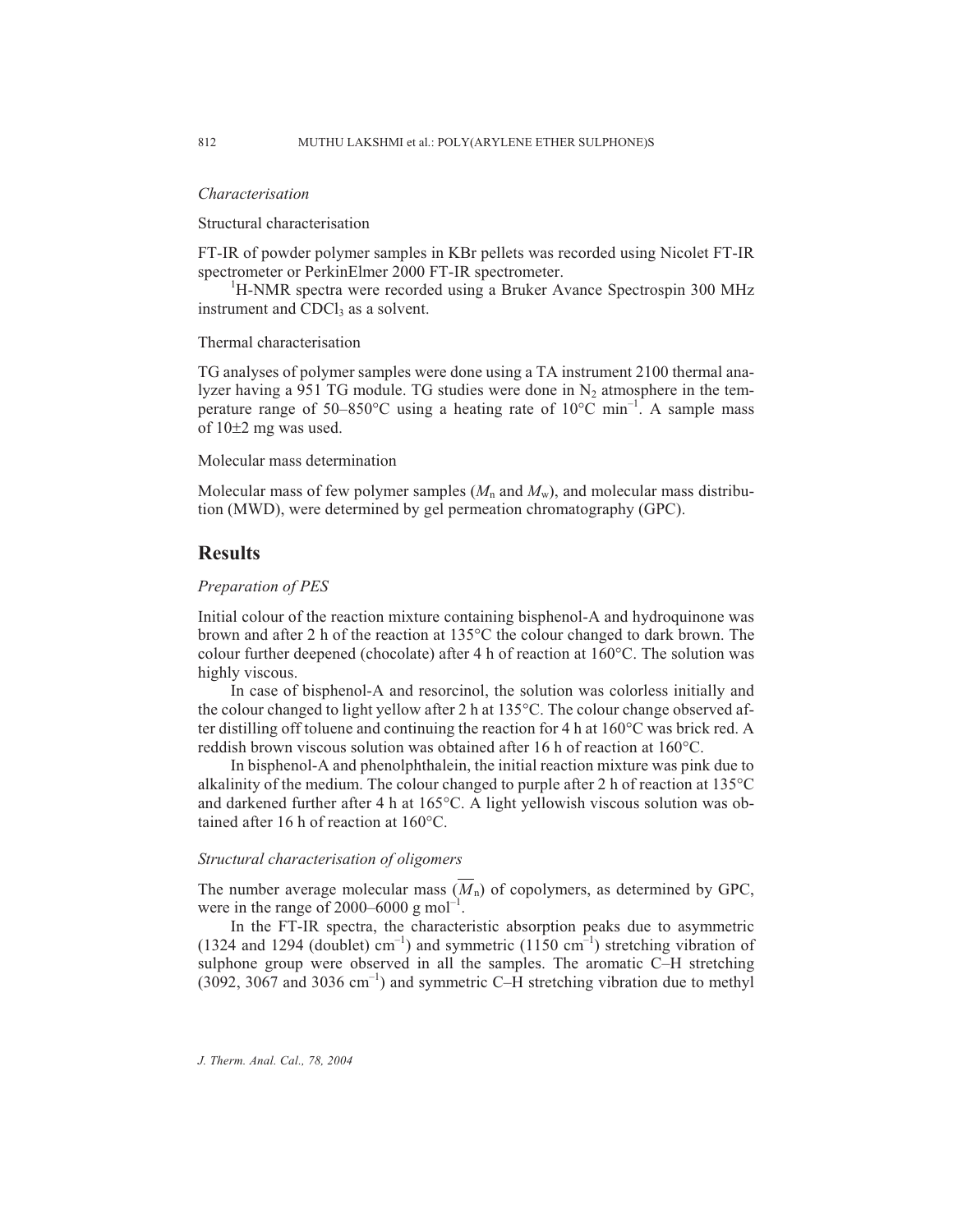groups were at 2965 and 2872  $cm^{-1}$ , aromatic skeletal vibrations at 1585–1505  $cm^{-1}$ and characteristic band due to gem dimethyl doublet at  $1409-1364$  cm<sup>-1</sup>, phenylene ether stretching vibration at  $1243 \text{ cm}^{-1}$ , ring vibration of *p*-substituted phenyl ethers (1011 cm–1), out-of-plane C–H deformation characteristic of *p*-substituted phenyl (832 cm<sup>-1</sup>), C–S stretching vibration (714, 686 and 634 cm<sup>-1</sup>) were observed. Ring vibration of  $m$ -substituted aryl ethers in ESR copolymers was observed at 961 cm<sup>-1</sup>, and its intensity increased with the concentration of resorcinol (ESR-1 to ESR-3). In case of ESP copolymers, the carbonyl stretching of phthalide was observed at  $1773 \text{ cm}^{-1}$  and its intensity increased with the concentration of phenolphthalein (ESP-1 to ESP-3) (Fig. 1).

# *1 H-NMR*

The assignment of proton resonance signals observed in <sup>1</sup>H-NMR was made on the basis of published literature (Scheme 2).

In all the copolymers,  $H_A$  and  $H_C$  proton resonance signals were at 6.92–7.04 ppm,  $H_B$  protons around 7.22–7.26 ppm and the sulphone group causes a downfield shift in the chemical shift of  $H_D$  to exhibit peak positions at 7.82–7.86 ppm (Fig. 2). In case of ESR copolymers, H<sub>E</sub> showed a singlet at 6.72  $\delta$  ppm. H<sub>F</sub> displayed a doublet at (6.84, 6.86). HG appeared as a triplet at 7.37 ppm which was of much lower intensity than the rest of the signals.

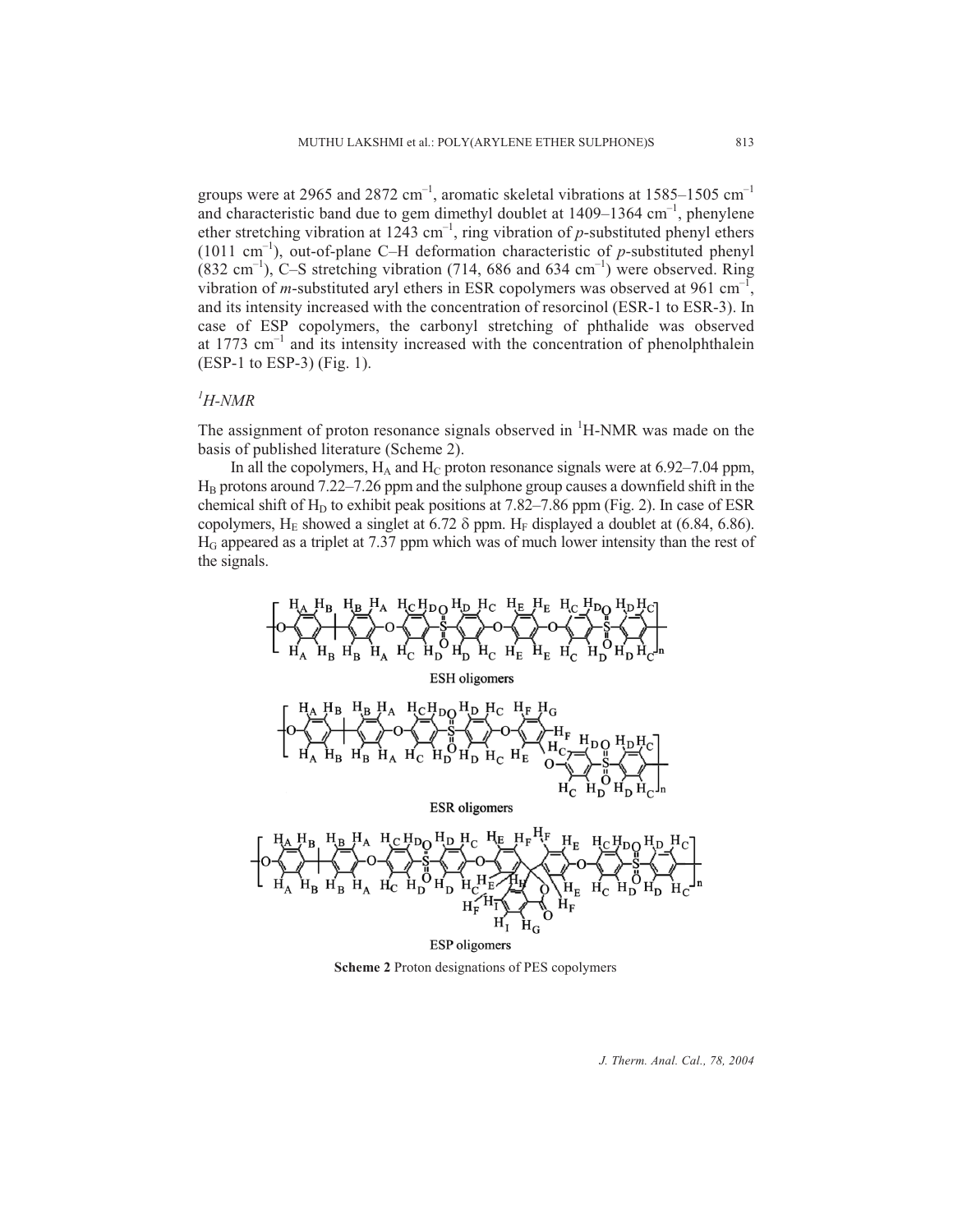

**Fig. 1** IR spectra of ESP copolymers a – ESP-1 and b – ESP-3

In case of ESP copolymers, the doublet characterizing  $H<sub>E</sub>$  overlaps with the proton resonance signal of  $H_B$  protons. The steric hindrance offered by the presence of the phenolphthalein ring shifts the doublet characterizing  $H_F$  downfield 7.33, 7.36 ppm. The anisotropic effect brought about by the carbonyl group in the proximity of proton  $H_G$  shifts the signal downfield than any other proton signal (7.95, 7.97).  $H_H$  shows a multiplet in the region 7.55–7.59.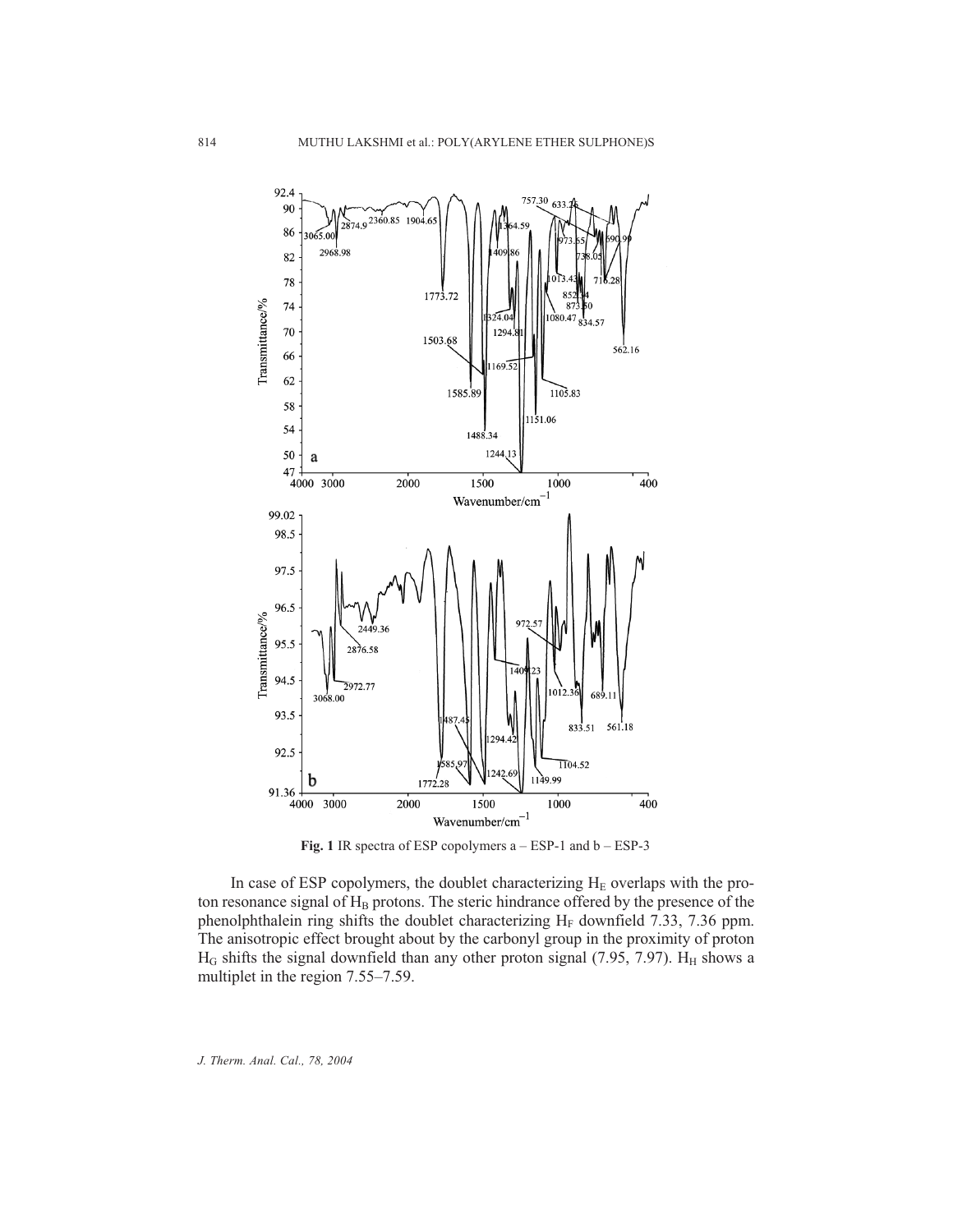

**Fig. 2** <sup>1</sup>H-NMR spectra of  $a - ESR-1$  and  $b - ESP-2$ 

On the basis of FT-IR and <sup>1</sup>H-NMR spectral data, the structure of copolymer was confirmed.

#### *Thermal characterization*

A single step decomposition was observed in all the samples. From the TG traces, the initial decomposition temperature  $T_i$ , final decomposition temperature  $T_f$  and char yield (%) at 800°C were noted down. The temperature of maximum rate of mass loss  $(T_{\text{max}})$  was determined from differential thermogravimetric trace (DTG).

**Table 2** Results of TG analysis of PES copolymers in  $N_2$  atmosphere

| S. No          | Sample designation | $T_i$ <sup>o</sup> C | $T_{\rm max}$ /°C | $T_f{}^{\circ}C$ | Mass $loss\%$ | Char yield/ $\%$ |
|----------------|--------------------|----------------------|-------------------|------------------|---------------|------------------|
| 1              | $ESH-1$            | 510                  | 520               | 579              | 62.3          | 37.7             |
| $\mathcal{L}$  | $ESH-2$            | 527                  | 561               | 588              | 64.4          | 35.6             |
| 3              | $ESH-3$            | 526                  | 557               | 588              | 61.4          | 38.6             |
| $\overline{4}$ | ESR-1              | 520                  | 529               | 580              | 61.1          | 38.9             |
| 5              | $ESR-2$            | 530                  | 542               | 583              | 61.0          | 39.0             |
| 6              | $ESR-3$            | 532                  | 555               | 583              | 65.8          | 34.2             |
| 7              | ESP-1              | 510                  | 513               | 584              | 57.9          | 42.1             |
| 8              | $ESP-2$            | 487                  | 515               | 562              | 55.1          | 44.9             |
| $\mathbf Q$    | $ESP-3$            | 497                  | 529               | 573              | 50.4          | 49.6             |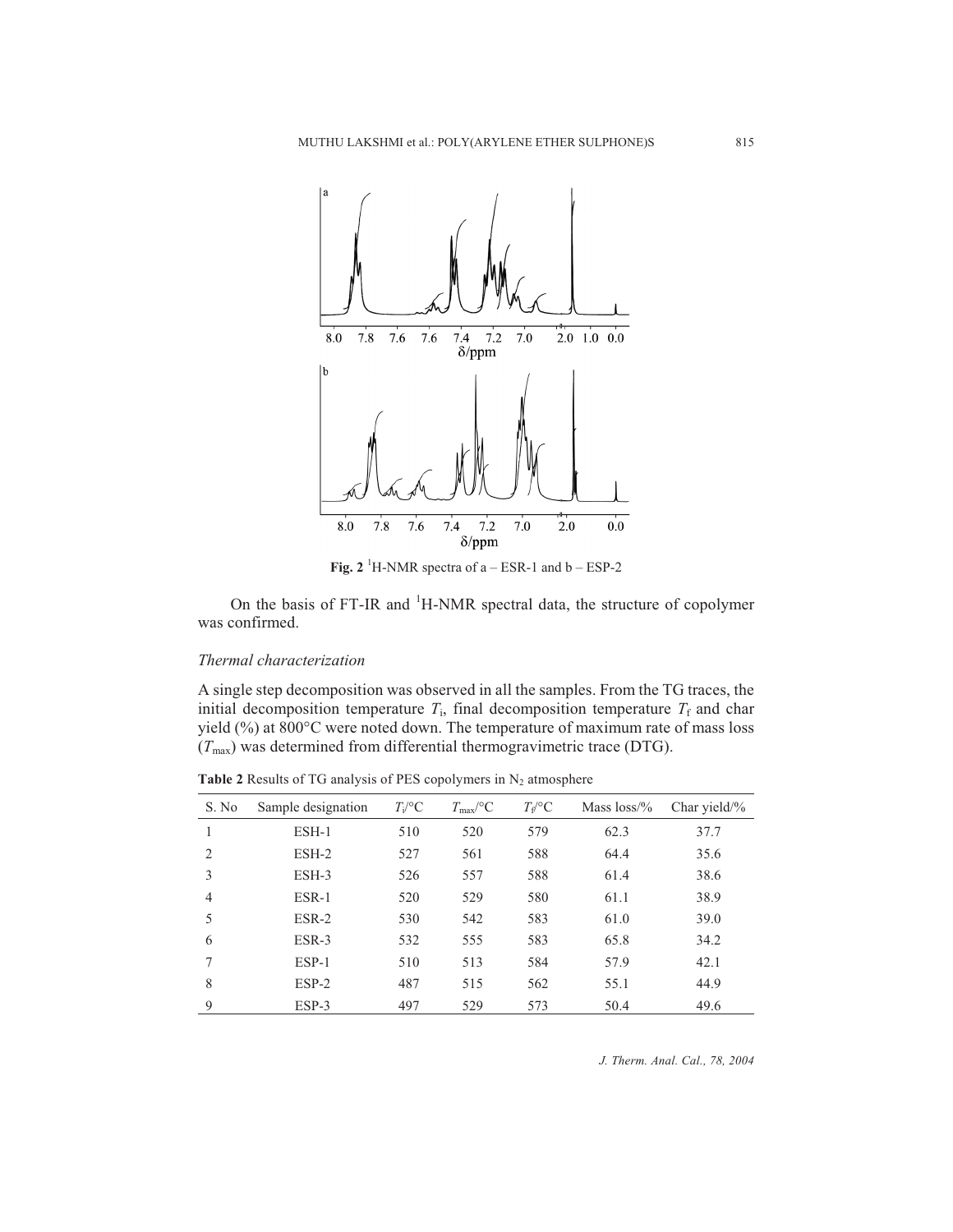*T*<sup>i</sup> values of ESH and ESR were similar but increased marginally by decreasing the isopropylidine content in the copolymers (ESH and ESR) while in ESP copolymers an opposite trend was observed. *T*<sup>i</sup> values decreased in ESP copolymers with decrease in isopropylidine units in the backbone in all copolymers.  $T_{\text{max}}$  increased with a decrease in isopropylidine groups in the backbone in ESH, ESR and ESP copolymers. The *T*max values were comparable in ESH and ESR while in ESP the values were lower. These results indicate that structural variation of the backbone by using



**Fig. 3** TG traces of  $a - ESH-2$ ,  $b - ESR-2$  and  $c - ESP-3$ 

*J. Therm. Anal. Cal., 78, 2004*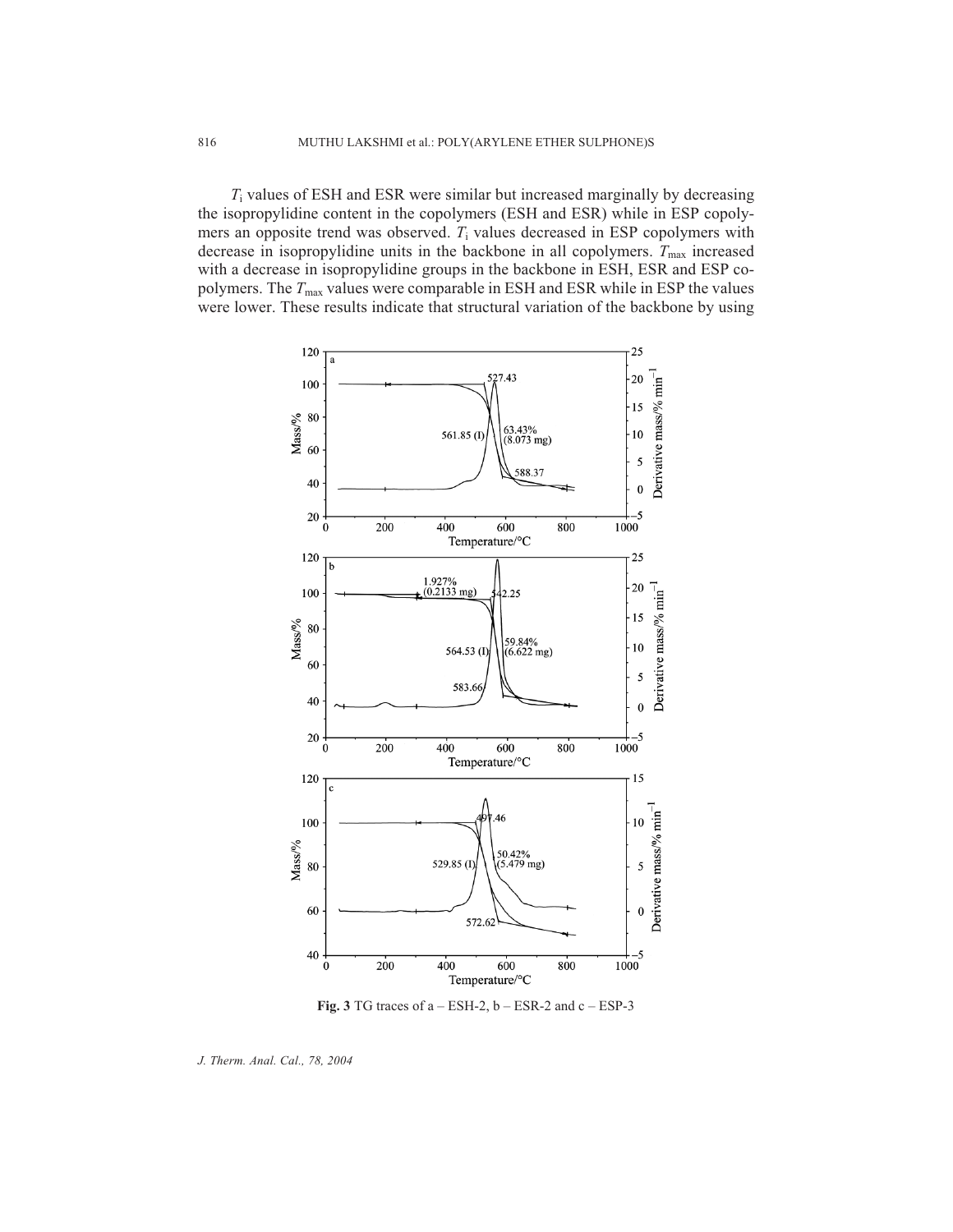*m*- or *p*-substituents (ESH or ESR) did not affect the onset of degradation or temperature of maximum rate of mass loss. The presence of phthalein units reduce the onset temperature of degradation as well as  $T_{\text{max}}$  values in ESP copolymers.

The char yield of copolymers having similar content of bisphenol-A units was in the order (Table 2) ESP>ESH~ESR (Fig. 3). The char yield of copolymer having phthalein units was highest. This may be attributed to fused aromatic rings present in these copolymers.

# **Discussions**

The one stage pyrolysis in PES polymer has been reported to proceed by random chain scission and carbonization [15, 16]. In PES, ether and sulphone groups show similar thermal stability. However, the bond dissociation energy of  $C-CH_3$  and  $C-SO_2$  groups which undergo cleavage at initial stages is reported as  $250$  and  $270$  kJ mol<sup>-1</sup> by Rao *et al.* [11]. This indicates that C–CH<sub>3</sub> groups are more susceptible for initiation of degradation. We have observed a decrease in  $T_i$  values with an increase in isopropylidine



\*Further reaction of radicals may lead to carbonisation

**Scheme 3** Thermal cleavage of isopropylidine units in PES



Thermal cleavage of SO<sub>2</sub> units in PES copolymers



**Scheme 4** Random chain scisson of PES leading to evolution of  $SO<sub>2</sub>$  and phenol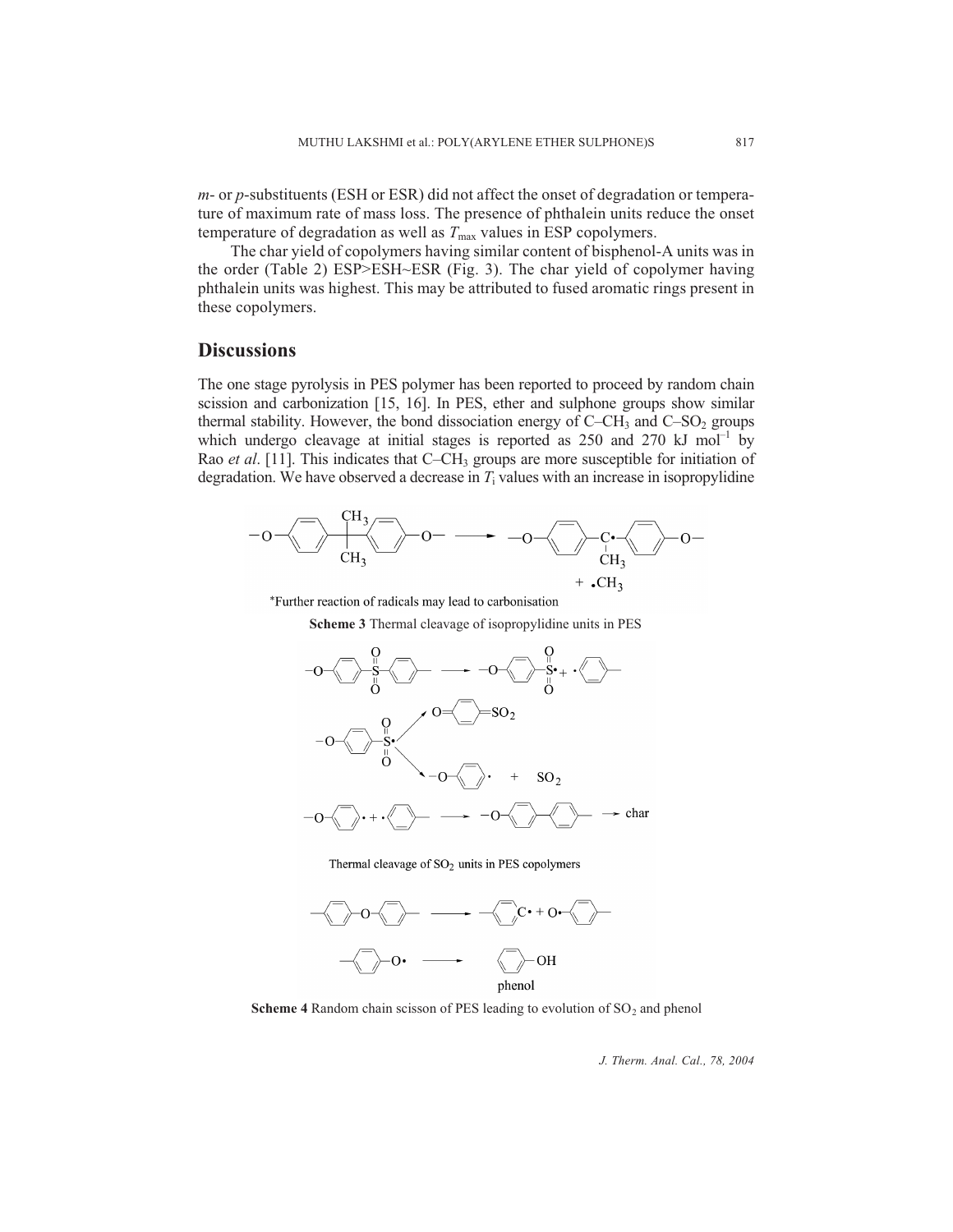

**Scheme 5** Thermal degradation of ESP copolymers

units in the backbone. For example, sample ESH-1 and ESR-1 had highest content of isopropylidine units in the backbone and their  $T_i$  values were 510 and 520 $\degree$ C. On the other hand, ESH-3 and ESR-3 with lowest isopropylidine content had *T*<sup>i</sup> values of 526 and 530°C, respectively. Scheme 3 depicts the mechanism of degradation.

The volatile products evolved during degradation above 500°C have been identified as  $SO_2$ , phenol, etc. (Scheme 4).

A decrease in  $T_i$  and  $T_{\text{max}}$  temperatures and an increase in char yield were observed in copolymers containing phthalein units. The loss of  $CO<sub>2</sub>$  from PES containing phthalein has been reported in earlier studies also [15]. The increase in char residue may be attributed to combination of radicals after loss of  $CO<sub>2</sub>$  in accordance with Scheme 5.

# **Conclusions**

Poly(arylene ether sulphone) oligomers based on different bisphenols could be successfully prepared by reacting stoichiometric amounts of 4,4-dichlorodiphenyl sulphone and bisphenol-A in presence of a weak base  $K_2CO_3$ . An increase in isopropylidine units in the backbone resulted in a decrease in initial decomposition temperature and temperature of maximum rate of mass loss. The *m*- or *p*- linkages in the backbone (ESH and ESR) copolymers did not affect thermal stability. An increase in phthalein units in the backbone resulted in a decrease in  $T_i$  and  $T_{\text{max}}$  values and an increase in char residue observed at 800°C. A mechanism has been proposed to account for these observations.

\*\*\*

Reliance Industries Limited is gratefully acknowledged for creating a Chair at IIT Delhi (I. K. Varma) and Council of Scientific and Industrial Research for providing scholarship to one of the authors (R. T. S. Muthu Lakshmi).

# **References**

1 F. Parodi, 'Polysulfones' Chapter 33, Vol. 5, in Geoffrey A., Ed., Comprehensive Polymer Science series, Oxford Pergamon Press 1989.